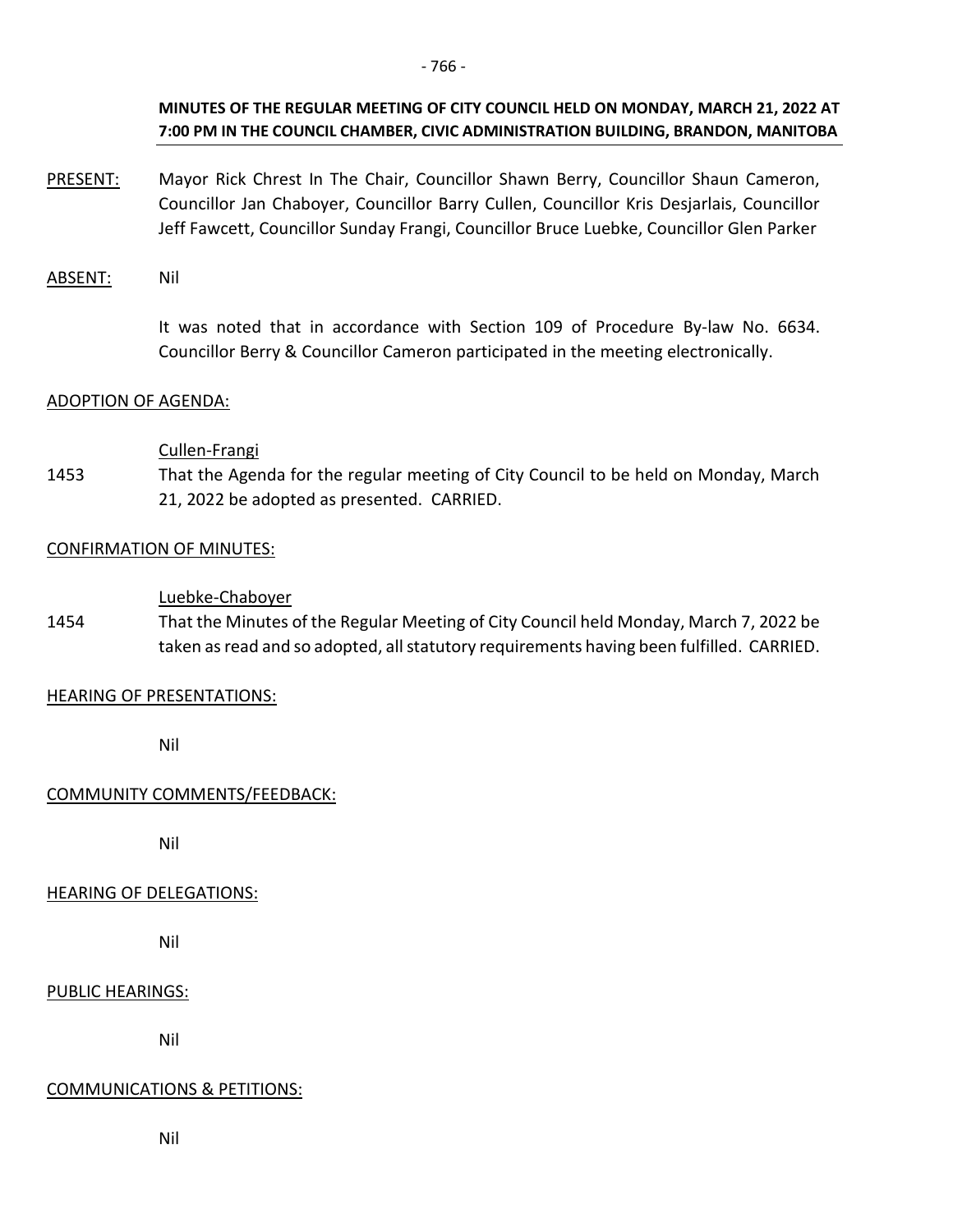#### COMMITTEE REPORTS:

# (A) AUDIT AND FINANCE COMMITTEE VERBAL MARCH 21, 2022

Councillor Parker provided a verbal report from the meeting of the Audit and Finance Committee held on March 10, 2022. He noted the main topics discussed were the City's 2021 unaudited Financial Information Return, the City's General and Utility Fund surpluses, and the allocation of these funds to various reserves. Councillor Parker noted that the projected surplus was a result of an influx of Federal COVID-19 funds as well as numerous operational efficiencies.

| (B) | <b>POVERTY COMMITTEE</b> | VERBAL | <b>MARCH 21, 2022</b> |
|-----|--------------------------|--------|-----------------------|
|-----|--------------------------|--------|-----------------------|

Councillor Luebke provided a verbal report from the Poverty Committee meeting held March 9, 2022. He advised that the group had received a presentation from the Community Wellness Collaborative on the goals and mandates of the Collaborative as well as their planned projects. Councillor Luebke noted that the Committee discussed hosting a Community Forum, supporting a one-off project or hosting a community event downtown as potential ways to spend their allocated budget funds. He agreed to keep everyone updated as these initiatives moved forward.

| (C) | DOWNTOWN BRANDON WELLNESS & SAFETY TASK FORCE |                       |
|-----|-----------------------------------------------|-----------------------|
|     | VERBAL                                        | <b>MARCH 21, 2022</b> |

Councillor Luebke provided a verbal report on the recent meetings of the Downtown Brandon Wellness & Safety Task Force. He advised that the group had engaged downtown stakeholders including business owners and non-profit organizations as well as City of Brandon Planning, Fire and Police Departments to develop a list of solutions to analyze. Councillor Luebke confirmed that the group continued to work diligently and strategically to assist those who lived, worked and visited the Downtown and expected to provide some interim recommendations to Council in the coming weeks.

#### (D) WESTERN MANITOBA REGIONAL LIBRARY VERBAL MARCH 21, 2022

Councillor Fawcett provided an update on the Western Manitoba Regional Library. He noted that they had recently hired a new Director, Programming Librarian and Programming Assistant and looked forward to bringing many new programs to both the Downtown and Shoppers' Mall locations. Councillor Fawcett advised that programming, hours and other pertinent information was available on the website at [www.wmrl.ca](http://www.wmrl.ca/) .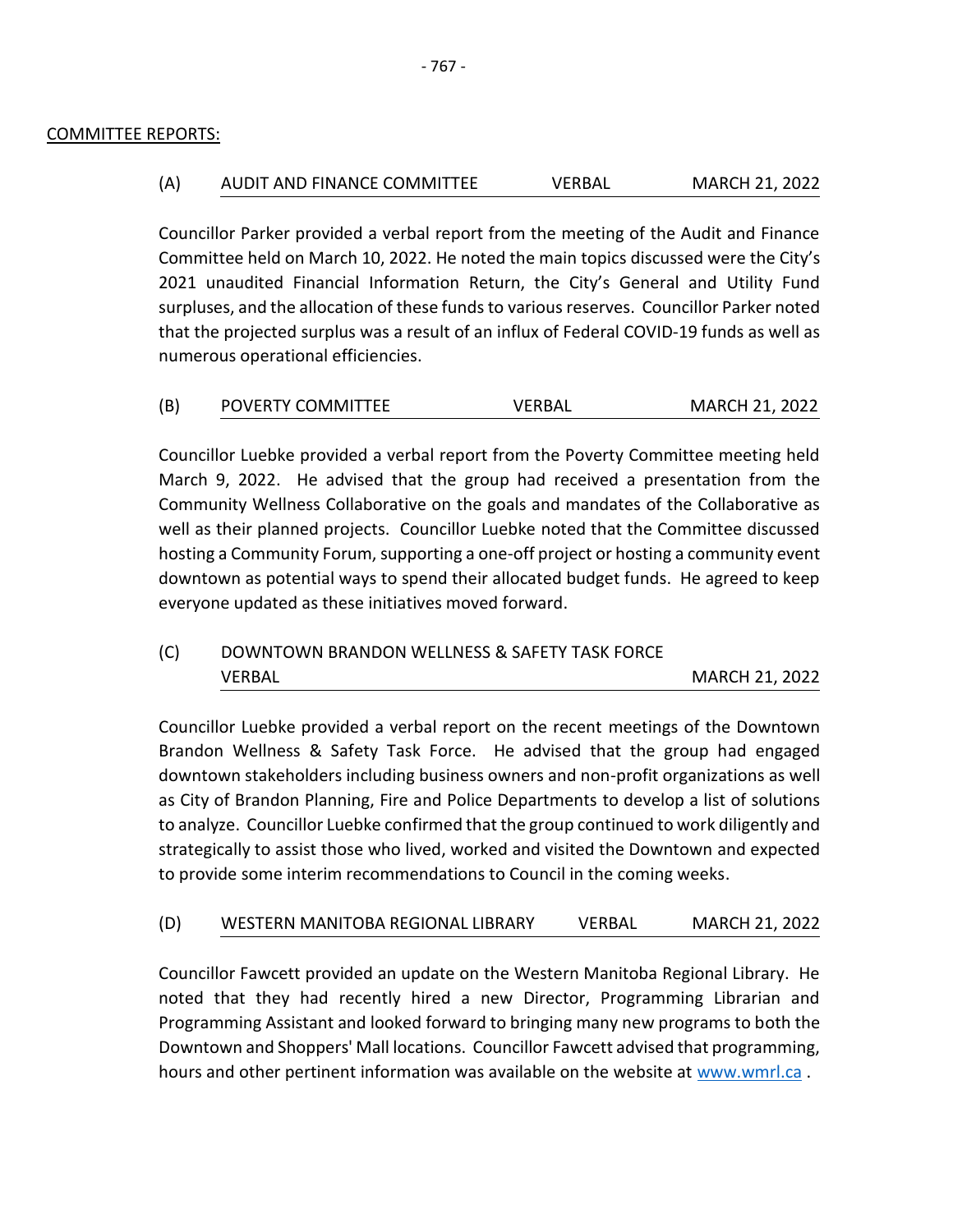Parker-Luebke

1455 That the reports of the Audit & Finance Committee, the Poverty Committee, the Downtown Wellness and Safety Task Force, and the Western Manitoba Regional Library be received. CARRIED.

ENQUIRIES:

Nil

#### ANNOUNCEMENTS:

#### WORLD WATER DAY

Councillor Chaboyer announced that Tuesday, March 22, 2022 was World Water Day with this year's theme being ground water and its importance on freshwater around the world. On behalf of the Brandon Environment Committee she reminded everyone that Brandon was located on top of an aquifer and stated the importance of avoiding contamination by ensuring chemicals and other pollutants did not seep into the ground. Councillor Chaboyer encouraged the installation of a rain garden as a means of water preservation and noted that more tips and tricks were available on the [www.brandon.ca](http://www.brandon.ca/) website under recycling.

# RETURN TO IN-PERSON EVENTS

Mayor Chrest announced that he was pleased to see the return to in-person events after the long hiatus. He noted that many sporting events were once again being held along with programs at the Library and Art Gallery as well as concerts etc. at other venues. Mayor Chrest congratulated the Provincial Exhibition of Manitoba on being able to host the Royal Manitoba Winter Fair once again after having missed two years. His Worship encouraged everyone to get out and enjoy some of these festivities happening in our city.

#### GENERAL BUSINESS:

(A) APPOINTMENTS TO THE PLANNING COMMISSION

City Council considered a report from the Legislative Services Department dated March 7, 2022.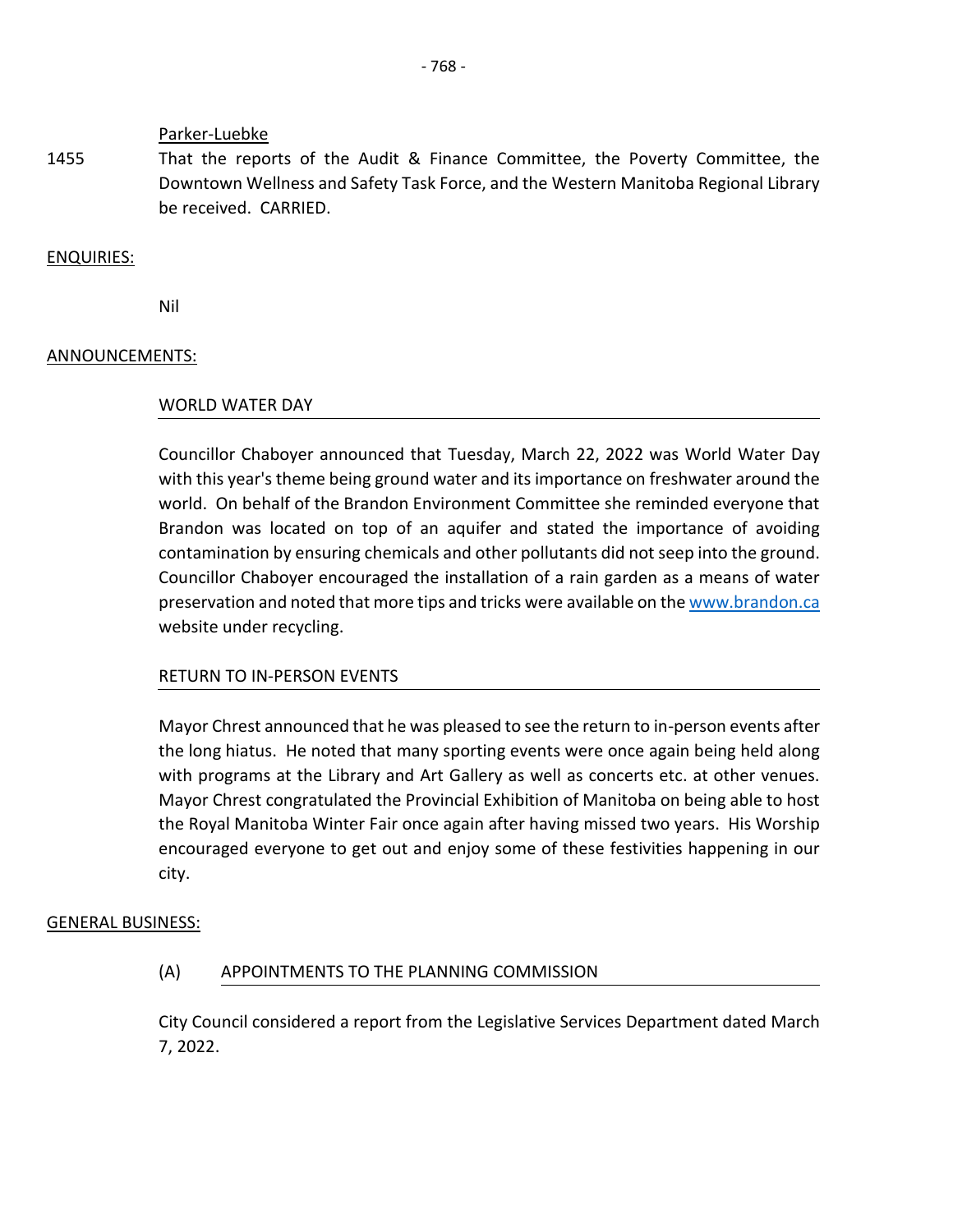Fawcett-Chaboyer

1456 That the following persons be appointed to the Planning Commission with terms of office to begin April 1, 2022 and expire March 31, 2025:

> Kate Hill Ryan Johnston CARRIED.

(B) APPOINTMENTS TO THE BRANDON DOWNTOWN DEVELOPMENT CORPORATION

Considered was a report from the Legislative Services Department dated March 7, 2022.

Desjarlais-Cullen

1457 That the following citizens be appointed to the Brandon Downtown Development Corporation with terms of office to begin April 1, 2022 and end March 31, 2025:

> Cam Wirch Pamela Smith CARRIED.

(C) APPOINTMENT OF THE SENIOR ELECTION OFFICIAL

Submitted for consideration was a report from the City Manager dated March 13, 2022 with respect to the above.

Fawcett-Frangi

- 1458 That Heather Ewasiuk be appointed as the Senior Election Official for the City of Brandon to fulfill all obligations outlined in The Municipal Councils and School Boards Elections Act. CARRIED.
	- (D) CONCEPTUAL REDESIGN OF THE LIBRARY/ARTS BUILDING

City Council considered a report from the Director of Planning & Buildings dated March 3, 2022 with respect to the above.

# Fawcett-Desjarlais

1459 That the conceptual redesign of the library/arts building attached to the report of the Director of the Planning & Buildings Department dated February 17, 2022 be accepted. CARRIED.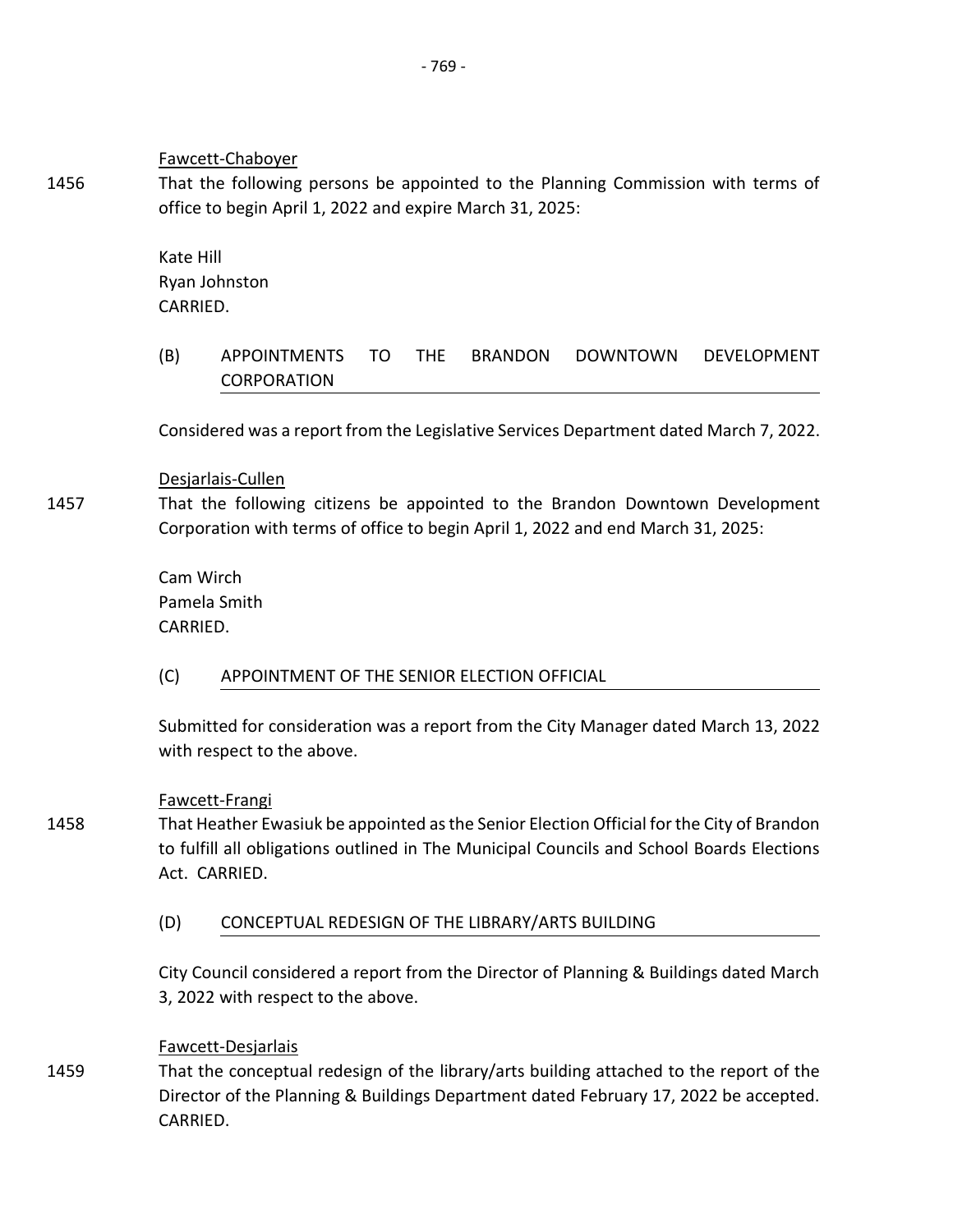Submitted for consideration was a report from the Director of Finance dated February 18, 2022 with respect to the above.

Parker-Desjarlais

1460 That pursuant to Section 183(2) of The Municipal Act, the 2021 Financial Information Return (unaudited) be adopted. CARRIED.

# BY-LAWS:

# NO. 7303 TO REZONE THE CLOSED LANE LOCATED AT THE PERIMETER OF 25 – 20TH STREET FROM RESIDENTIAL LOW DENSITY ZONE TO RESIDENTIAL MODERATE DENSITY ZONE

Submitted for consideration was a report from the Legislative Services Department dated December 21, 2021 with respect to the above.

# Fawcett-Frangi

1461 That By-law No. 7303 to rezone property located at the closed lane in Block 10, Plan 15 BLTO (Title No. 2569948) located at the perimeter of 25 - 20th Street from Residential Low Density (RLD) to Residential Moderate Density (RMD) zone be read a third and final time. CARRIED.

> In accordance with Section 137 of The Municipal Act, a recorded vote was taken on the motion to give By-law No. 7303 third reading.

FOR AGAINST Mayor Rick Chrest Councillor Shawn Berry Councillor Shaun Cameron Councillor Jan Chaboyer Councillor Barry Cullen Councillor Kris Desjarlais Councillor Jeff Fawcett Councillor Sunday Frangi Councillor Bruce Luebke Councillor Glen Parker Nil